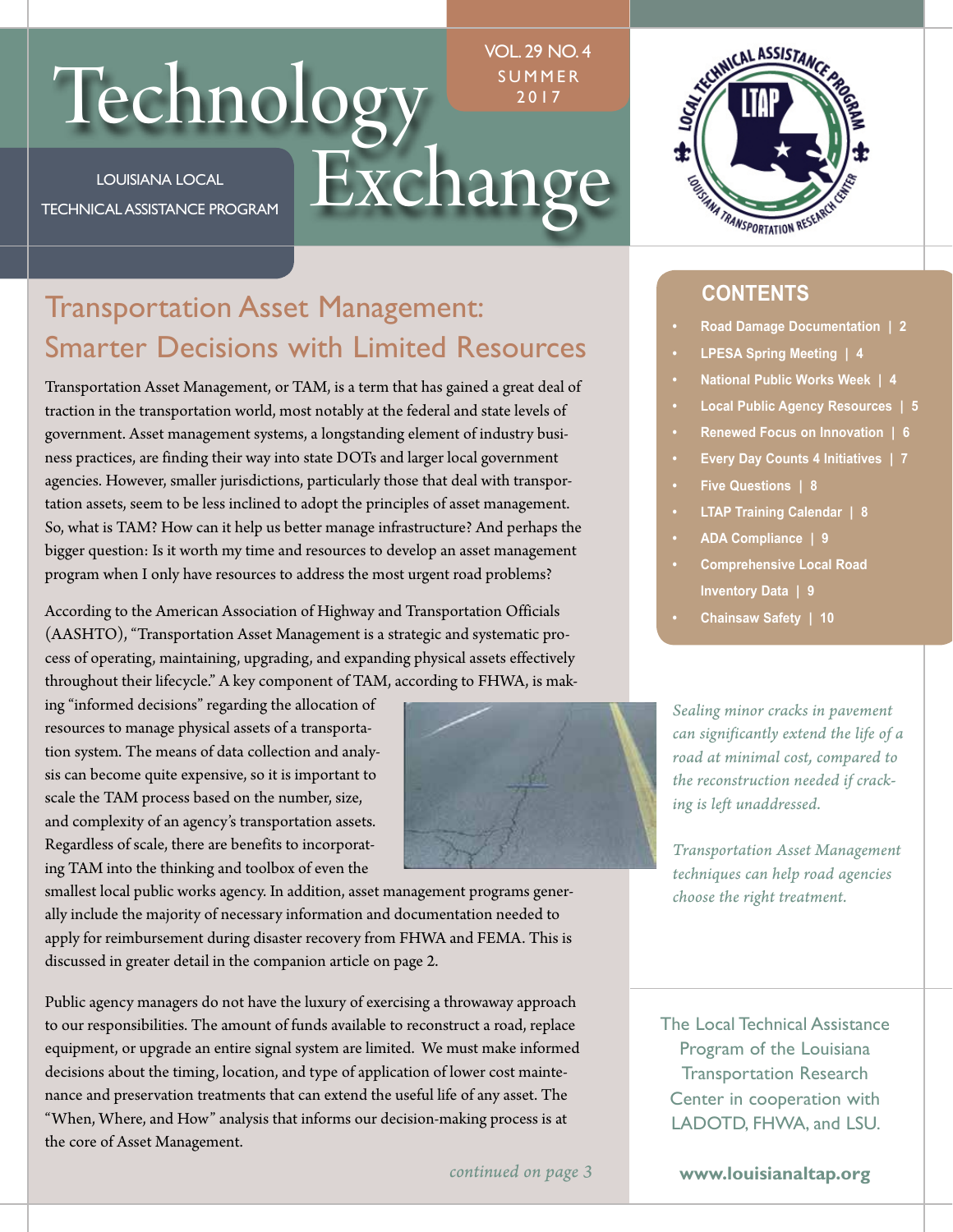# Disaster Recovery and Reimbursement for Storm Damaged Roads and Transportation Assets: Road Damage Documentation

Hurricane Season has just begun, and we are already talking about FEMA and flood or storm damaged roads. Or really, we are still talking about roads damaged from past hurricanes and the recent flooding events of 2016 that impacted both North and South Louisiana. It is clear that significant damages can and will routinely result from different storm events in Louisiana. Over the years, LTAP has developed classes and workshops on emergency preparedness, emergency response and coordinated presentations from state and federal emergency/disaster management agencies. This year, LTAP is working alongside other agencies and associations to develop additional guidance for local agencies in the effort to better prepare for the inevitable response to storms that require damage assessments and applications for reimbursement to the various state and federal agencies.

FHWA is one of the agencies involved in providing funding for emergency and permanent repairs for eligible roads. Mary Stringfellow, the Program Delivery Team Leader for the FHWA Louisiana Division, is one of the leaders working with LTAP and others to define steps that local agencies can/must take to ensure a smoother reimbursement process. Stringfellow's presentation at the recent LPESA meeting in Marksville provided eligibility requirements as well as specific practical steps that local agencies can take now to be better prepared for the next storm event. This information is being compiled for further discussions with state and federal agencies in the effort to provide more consistent guidance and communication of requirements between the federal, state and local agencies. FHWA is coordinating with FEMA and other agencies to standardize disaster recovery application and documentation for damaged roadways.

In order to prove damage after an emergency situation, it is imperative to have documentation of the condition prior to an event. This condition documentation can be effectively maintained in a basic TAM program that is recommended for all road networks and road authorities. If a strong TAM system is in place, the damage assessment process and reim bursement application can be much simpler. As discussed in Outside sources can be beneficial in documentation as well. the companion TAM article in this newsletter, asset manage- These can include news reports, interviews with citizens

- Develop a road and street documentation process for the roadway network;
- Provide an inventory of all roads and a process to regularly update the inventory;
- Develop a rational, systematic process of evaluating the condition of the road network and the process for allocating funding to preserve and maintaining roads in a fair or better condition; and
- Use the established system to document the roadway inventory and current condition of all roads. Photos, video, maps, spreadsheets, etc. can all be used as part of the documentation.

### *No Asset Management Program? Don't Panic! But Do Get Started*

What if you don't have a TAM system in place? There are steps that agencies can take now as preemptive measures even when a comprehensive asset management program is not in place.

- 1. Identify and prioritize your most important routes. Priority 1 Routes might include:
	- Main routes for first responders
	- Potential debris haul routes
	- Potential detour routes
	- Routes that typically flood
	- Highest traffic volume routes
	- Main through routes
- 2. Define routes eligible for the aid from different federal agencies
	- Arterials, urban collectors and major rural collectors are eligible for FHWA emergency relief funds
	- Minor rural collectors or local roads are eligible for FEMA emergency funds
- 3. Document the condition of High Priority 1 Routes and begin planning on how to document any remaining routes.
- 4. Keep your documentation in a secure place (storm proof).

ment is a process that includes steps such as: affected by disasters, or even data provided by the U.S. Weather Bureau Data and U.S. Geological Survey.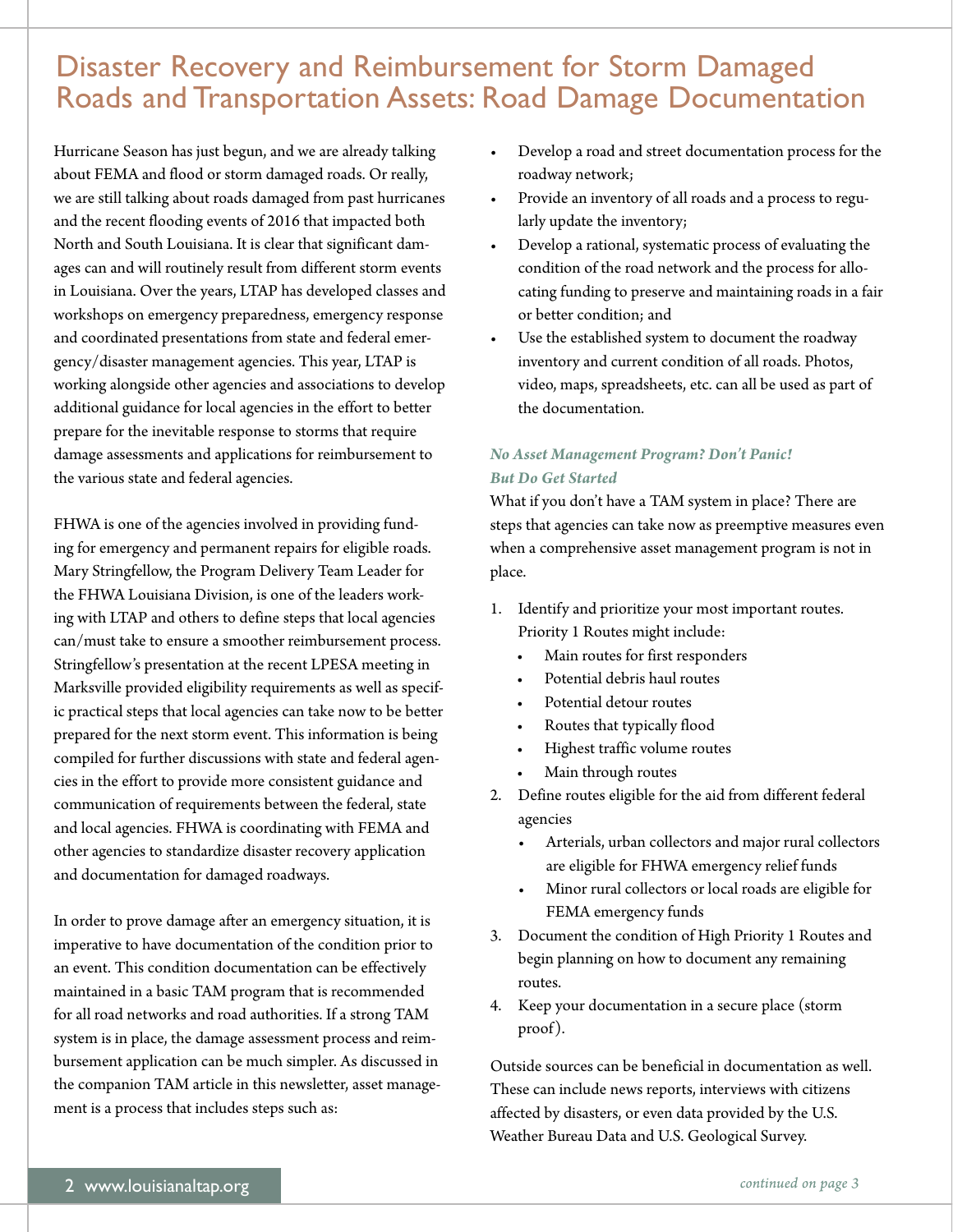### Transportation Asset Management, *continued from page 1*

So how do we get started? The first and most fundamental step in Asset Management is having an inventory of assets. In Pavement Management, we start with the number of miles of road. Other information, such as the age and composition of each segment of road, including the pavement cross sections, number and location of turnouts, and location of other features that can affect the pavement structure, such as cross drains and manholes, are part of the equation as well. The second part of the inventory should include the actual condition of the asset, which also gives us a clue as to the remaining useful life of the asset.

Once we have an inventory of assets and their condition, we can start to apply some fundamental analysis and treatment principles. During the LPESA meeting, Terry McNinch, consultant on LTAP's Asset Management Pilot Project in 2013-2014, suggested that good pavement management includes: 1) Keeping the Good Roads Good, and 2) Applying the Right Fix in the Right Place at the Right Time.

"Keeping the Good Roads Good" means performing routine maintenance like crack sealing and patching to keep water off of, out of, and away from the roadway, as opposed to adopting a "worst first" approach. Making informed decisions about when, where, and how to apply preventive treatments to the roadway will stretch maintenance dollars and minimize the disruptions and increased cost of leaving

roadways to fail before addressing problems, thereby, limiting their useful lifespan. Priorities for addressing various levels of roadway problems should be addressed in the agency's Asset Management Plan. This will help agencies to budget for applying the right fixes in time in order to extend the usefulness of these important assets. There are many tools including complex software programs to help inform decision-makers. For many local agencies, those simple and inexpensive spreadsheets can perform similar functions.

FHWA has recognized the importance of pavement preservation on the national, state, and local levels. Pavement preservation is one of the technologies in FHWA's Every Day Counts 4 innovation program, which Louisiana has adopted. LTAP is working with the pavement preservation EDC team to develop a program for wider use of pavement preservation by local agencies. Transportation Asset Management is an integral part of this.

More information on Transportation Asset Management can be found on AASHTO's website at *[www.tam-portal.com/](www.tam-portal.com)*  or on FHWA's website at *[www.fhwa.dot.gov/asset/](www.fhwa.dot.gov/asset)* . For additional insight into pavement preservation, the FHWA Everyday Counts page at *<www.fhwa.dot.gov/innovation>/ everydaycounts/edc\_4/pavement.cfm* contains resources on the EDC Innovation - Pavement Preservation (When, Where, How).

### *Disaster Recovery, continued from page 2*

In order to receive FHWA emergency relief, it is also important to note what the FHWA defines as damage. In this instance, eligible cases of damage occur when elements in cross sections on highways are affected by the fundamentals of a disaster. Some examples include:

- 1. Pavement, shoulders, slopes, and embankments;
- 2. Bridges and culverts;
- 3. Fencing; and
- 4. Bike and pedestrian paths (the repair of any of these inside the right-of-way of a federal aid highway is eligible for funding even if the roadway has not been damaged).

*Although FHWA ER does not cover the cost of repairing roads damaged from traffic use, there are certain exceptions to these* 

*rules. Public roads damaged from vehicles used to fix federal-aid highways or roads damaged while being used as detours for unusable federal-aid highways can be covered as well as any federalaid highway that has received surface damage from disaster response vehicles. In order to ensure accurate reports on traffic damage, documentation of the current status of the roads need to be established as well as updated documentation for up to 60 days after a storm.* 

FHWA has provided more information on their website including a free FHWA ER Manual to download: *[www.fhwa.](www.fhwa) [dot.gov/reports/erm/er.pdf](https://dot.gov/reports/erm/er.pdf)*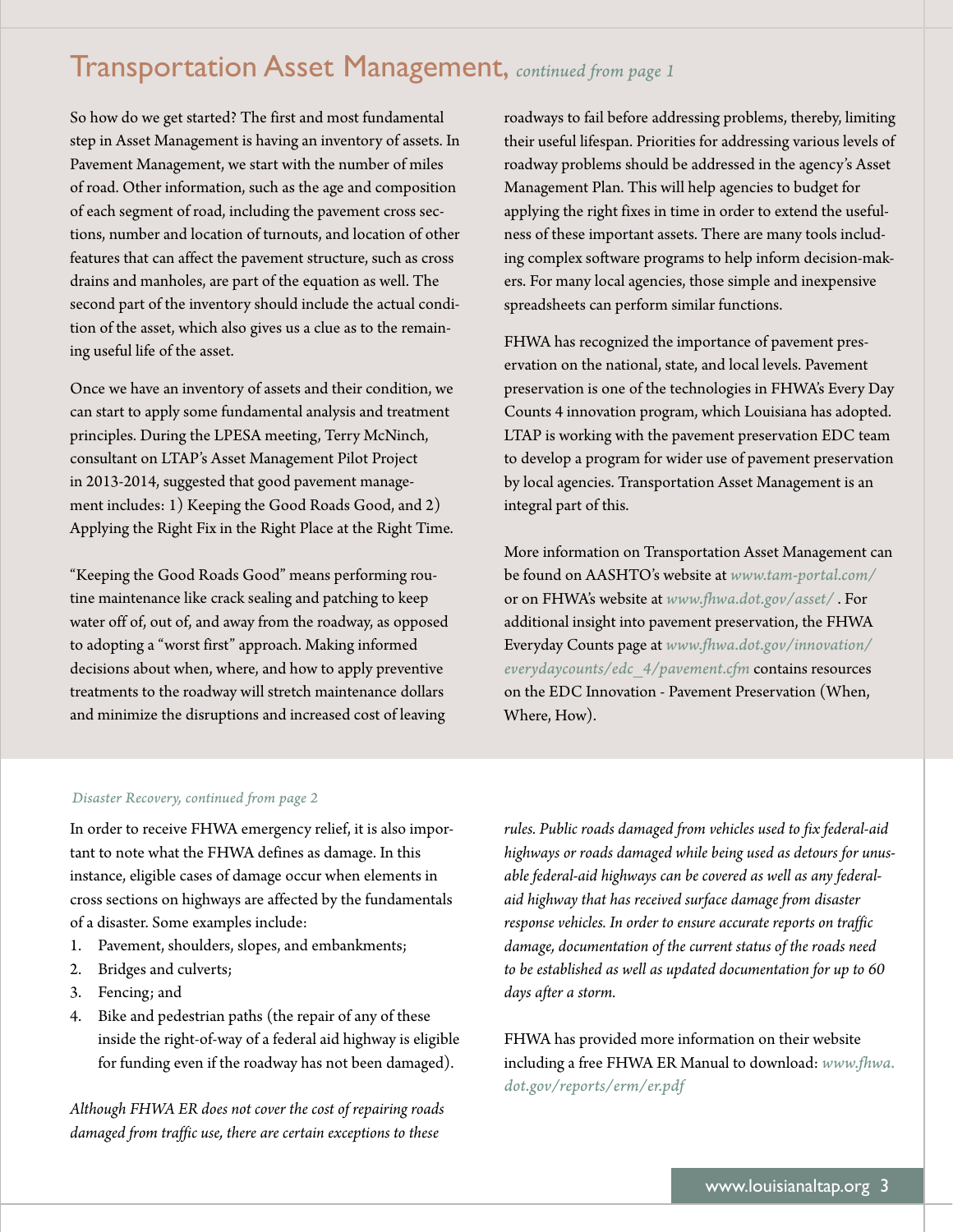# LPESA Spring Meeting Features Presentations on Pavement Technologies, Asset Management

More than 90 engineers and other public agency professionals from across the state participated in the 2017 Spring Meeting of the Louisiana Parish Engineers and Supervisors Association (LPESA) held at the Paragon Casino Resort in Marksville on May 3 and 4. In addition to a technical program filled with presentations on a variety of topics ranging from asset management to roadway safety, members also enjoyed an evening social and the opportunity to renew old friendships while fostering new ones. Eleven LPESA Associate Member organizations provided sponsorships for the meeting activities and participated in the vendor displays, giving attendees the opportunity to learn about new products and processes in the public works and transportation fields.

For the first time in many years, the traditional one-day meeting format was changed to a two-day format with technical sessions on the afternoon of May 3 and the morning of May 4. On the second day, LPESA President Carl Thompson of Vernon Parish welcomed Joe Bishop of Rapides Parish, President of the Police Jury Association of Louisiana, and Roland Dartez, Executive Director of the Police Jury Association. Both applauded LPESA for their efforts and updated the members on legislative activities and issues being debated during the current session. The technical program included presentations on FHWA's Every Day Counts (EDC) initiatives, pavement inventory and rehabilitation techniques, asset management training, Louisiana's Statewide Flood Control Program, and an update on LTAP's Local Road Safety Program. Rounding out the technical agenda was a panel discussion on flooded road documentation and reimbursement issues and a Q & A session with DOTD's Bridge Maintenance Program managers discussing compliance with FHWA requirements for managing locally owned bridges.

*continued on page 5* 

### National Public Works Week



On May 21- 27, the American Public Works Association continued a 57-year tradition of awareness to the workers who plan and provide our infrastructure through National Public Works Week. The United States Senate passed Senate Resolution 181 on May 25 in order to designate the week as National Public Works Week and carried on the tradition. This year's theme was entitled "Public Works Connects Us," with the hopes that public agencies and workers are able to not only promote their accomplishments but are also able to show what the future has in store for their communities. It is also a great time for us as citizens to give thanks to the thousands of men and women who have dedicated their lives to provide fellow Americans with a better quality of living. This year, LTAP celebrated Public Works Week by bringing its popular class across Louisiana, "Chainsaw Safety, Precision Felling and Maintenance" taught by Rip Tompkins from ArborMaster training. Check out *<www.apwa.net>* for more information on Public Works Week and how other cities around the country celebrated.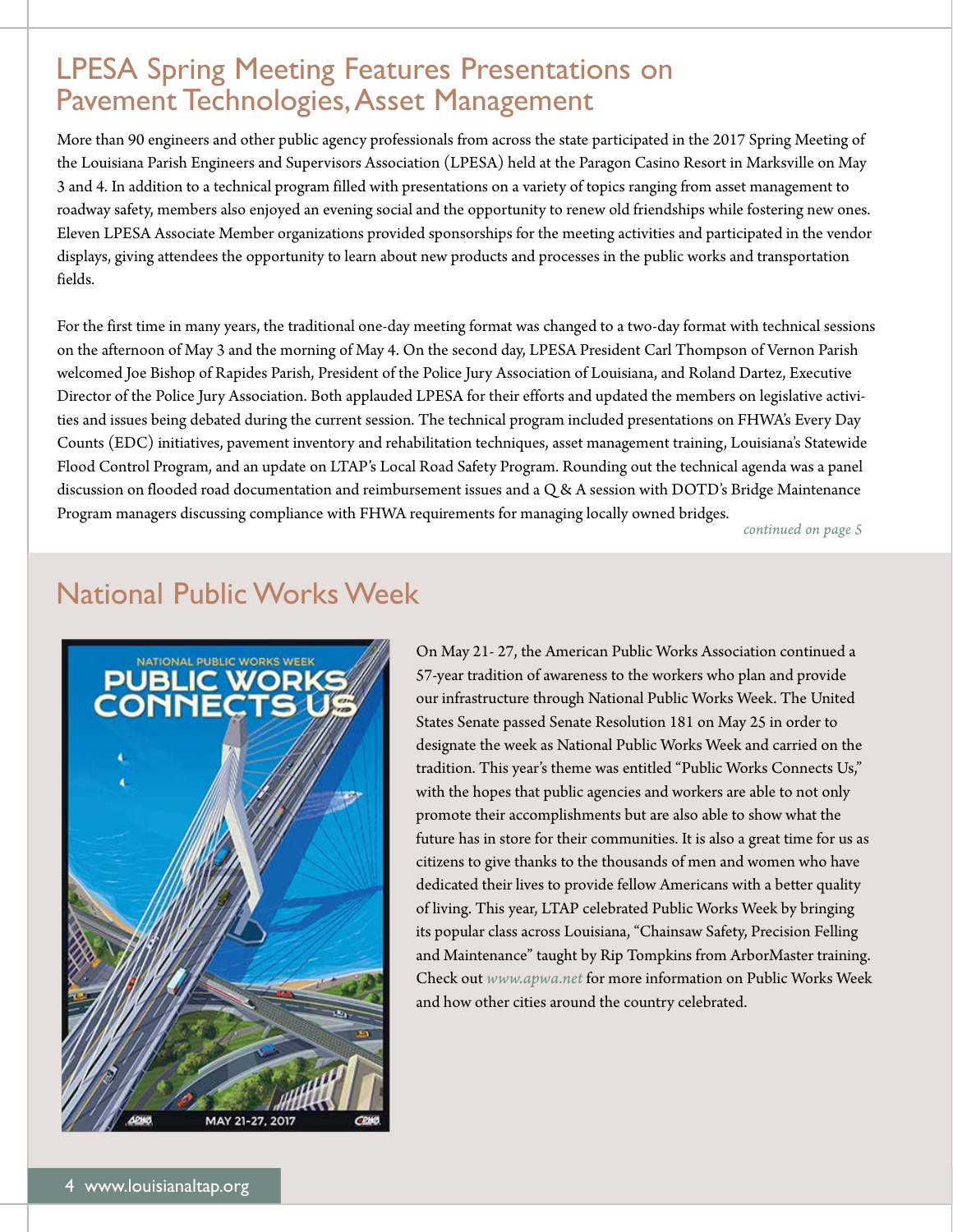### *LPESA Spring Meeting continued from page 4*

At the LPESA Board Meeting on May 3, prior to the conference, LPESA Treasurer David Rome (Terrebonne Parish) recognized Past President George Mikhael of St. Mary Parish for his service to the Association in 2016. David also rolled out the new LPESA website, *<www.lpesa.org>* , and talked about its potential for improving communication with the membership throughout the year.

LPESA is the Louisiana affiliate of the National Association of County Engineers (NACE). As part of the national partnership between the National LTAP/TTAP Association and NACE, Louisiana LTAP Center Director Dr. Marie Walsh serves as Secretary to LPESA. The LA LTAP assists LPESA with planning its conferences and technical programs, and LPESA members benefit from the many training and technical assistance opportunities offered by LTAP throughout the year to local agencies.



*Sponsors at the LPESA vendor tables enjoy a breather during the busy two-day meeting in Marksville* 

*Jeff Roesel of the New Orleans Regional Planning Commission talks about their Submerged Roads program at the LPESA Spring Meeting in Marksville* 

# Local Public Agency Resources

The LPA website should be your "go to" place to find out information when working on a project funded (whether state or Federal) through DOTD.

Highlights from the website include:

- Links to the various programs and contact information for the Program Managers;
- Preconstruction Requirements (Information that will assist the LPA in getting plans through engineering)
- Training (Presentations and handouts);
- Forms (Reporting Form and Responsible Charge Form);
- LPA Manual and Appendix; and
- Construction Engineering and Inspection Requirements (Information that will assist the LPA in working through construction inspection)

It can be found on the DOTD website at: *[http://wwwsp.dotd.la.gov/Inside\\_LaDOTD/Divisions/Administration/LPA/](http://wwwsp.dotd.la.gov/Inside_LaDOTD/Divisions/Administration/LPA) Pages/default.aspx*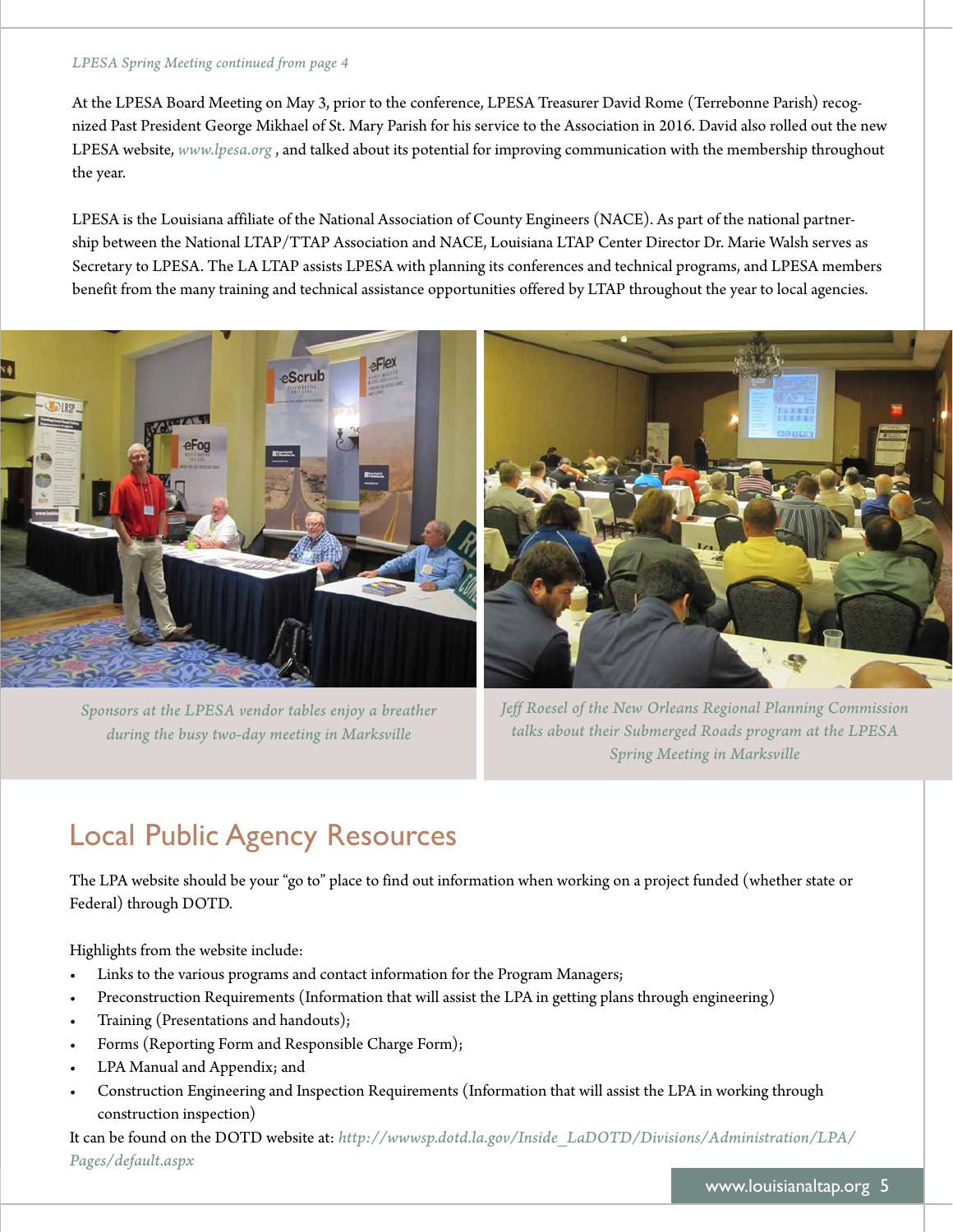### Renewed Focus for LTAP on Innovation: Communicate, Collaborate, Innovate!

The LTAP mission has always included working with local stakeholders to implement new and better ways of managing the local transportation systems. This usually involves providing training, technical assistance, and tools to develop the capabilities of our local customers to adopt new technologies or to just make the best use of current methodologies. At the national FHWA level, which provides base funding and guidance for the 51 LTAP centers (and Puerto Rico), the LTAP is now a part of the USDOT/FHWA- Office of Innovative Program Delivery Center for Local Aid Support. This new organizational structure provides the opportunity for each LTAP center to provide even more assistance to local customers and agencies in an effort to improve



the efficiency and effectiveness of their transportation systems. The Louisiana LTAP is ready to take on this challenge and is making plans now to kick off some major initiatives to aid our local customers.

One definition of innovation is "the introduction of something new" or a "new idea, method, or device." We recognize that what might be a new idea in one part of the country or even one part of the state may not be that innovative to others. Thus, understanding the needs of our local customers is important and structuring our outreach to meet these needs is key to our program. LTAP has always promoted new technologies and innovations through our many training classes and workshops. We have also showcased technologies at the semi-annual Louisiana Parish Engineers and Supervisors Association (LPESA) conferences and other regional meetings. We'll continue to leverage our traditional avenues of innovation deployment, and we have some new/ innovative ideas as well, which will help promote innovative technologies and stimulate new ideas at the local levels. We'll be reaching out to local agencies to participate in focus groups and on innovation teams to make sure that we hear the interest and needs for new practices from those who will have to adopt and deploy new practices.

DOTD is also rolling out an Innovation Challenge that will encourage any employee to submit new ideas that have developed into technologies or improvements that have significant positive benefits for the department and the taxpayers. Some of these ideas may be appropriate at the local level as well and this process may serve as a model for local agency innovation also. So, stay tuned! You never know when and where that next big thing will come.



*In April, LTAP's Program Manager Steve Strength presented four sessions of Basics of Work Zone Safety with Basic Flagger mini-workshops to Tangipahoa Parish. LTAP trained almost 100 people during these two days at the Florida Parish Arena in Amite City.*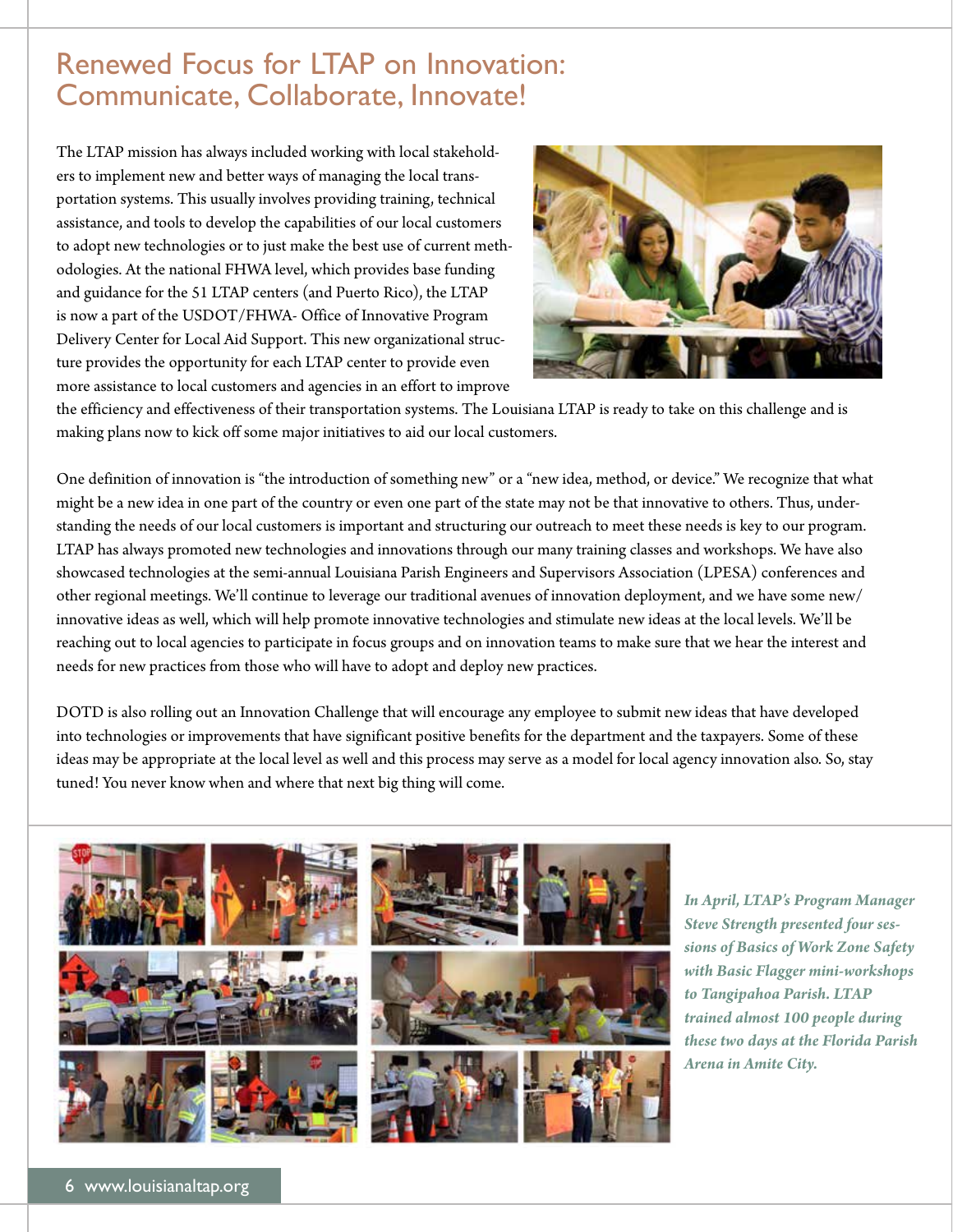# *FHWA's Culture of Innovation:*  Every Day Counts (EDC) 4 *Accelerating Deployment at the State and Local Level*

*by Marie B. Walsh, Director, LTAP* 

This article introduces the EDC 4 Initiatives and will be the first in a series describing the activities and progress of this transportation innovation program.

EDC is not a new initiative. However, what is new is that it was codified in the current transportation bill known as the FAST Act. The FAST Act presented EDC as FHWA's primary mechanism to identify and deploy proven innovative practices in the transportation industry and community. With FHWA as the lead agency, state DOTs and local transportation agencies are encouraged to consider innovative practices that will result in significant improvements in the nation's transportation network. EDC is currently in its fourth round of deployment, and DOTD has participated since the first rollout of innovative technologies eight years ago. Ann Wills has been the DOTD contact for EDC, and LTAP has worked to promote appropriate technologies at the local level.

EDC technologies are identified at the national level by FHWA with input from state and local stakeholders. The FAST Act specifies that the EDC program must "identify and deploy proven innovative practices and products" to:

- 1. accelerate innovation deployment;
- 2. shorten the project delivery process;
- 3. improve environmental sustainability;
- 4. enhance roadway safety; and
- 5. reduce congestion.

The EDC 4 technologies were presented to Louisiana and other states in our region at the EDC4 Summit in Austin, TX, last year. Twelve DOTD representatives, LTAP, and several local representatives attended. DOTD opted to investigate the feasibility and deployment of most of the EDC4 technologies including:

- Automated Traffic Signal Performance Measures (ATSPMs)
- e-Construction and Partnering
- Collaborative Hydraulics: Advancing to the next Generation (CHANGE)
- Ultra-High Performance Concrete (UHPC)

Connections for Pre-cast Bridge Element Systems

- Data Driven Safety Analysis (DDSA)
- Safe Transportation for Every Pedestrian (STEP) six cost effective countermeasures
- Community Connections achieve designs that best suit the purpose and needs of individual communities
- Pavement Preservation When, Where and How
- Integrating NEPA and Permitting Promotes synchronized reviews
- Stakeholder Partnering (from EDC3) ID program level issues, review LPA project development process

All of these technologies have applicability at the local level. LTAP and local agencies are particularly focused on Data Driven Safety Analysis; Safe Transportation Every Pedestrian; Community Connections; and Pavement Preservation. In addition, LTAP is coordinating the Stakeholder Partnering initiative, which kicked off with focus groups in late June 2017. This effort is designed to foster greater communication and collaboration between DOTD and local agencies while improving joint activities such as LPA project delivery.

Teams have been formed for all of the selected technologies, monthly meetings are being held, and work plans are being finalized. Some funding is available through FHWA, and plans for workshops, pilots, and other activities are under development. In addition, there is research that has been funded through the Louisiana Transportation Research Center (LTRC) to investigate e-consecution and partnering. If you are interested in participating on any of these teams, please contact Ann Wills at DOTD: *[Ann.Wills@LA.Gov](mailto:Ann.Wills@LA.Gov)* or Marie Walsh at *[Marie.Walsh@la.gov](mailto:Marie.Walsh@la.gov)*.

Visit FHWA's website at *<www.fhwa.dot.gov/innovation>/ everydaycounts/edc\_4/* for information on the specific technologies. DOTD's EDC program details will also be available soon on the DOTD website and LTAP will soon have an innovation portal as well to make it easier for local agencies to get involved.

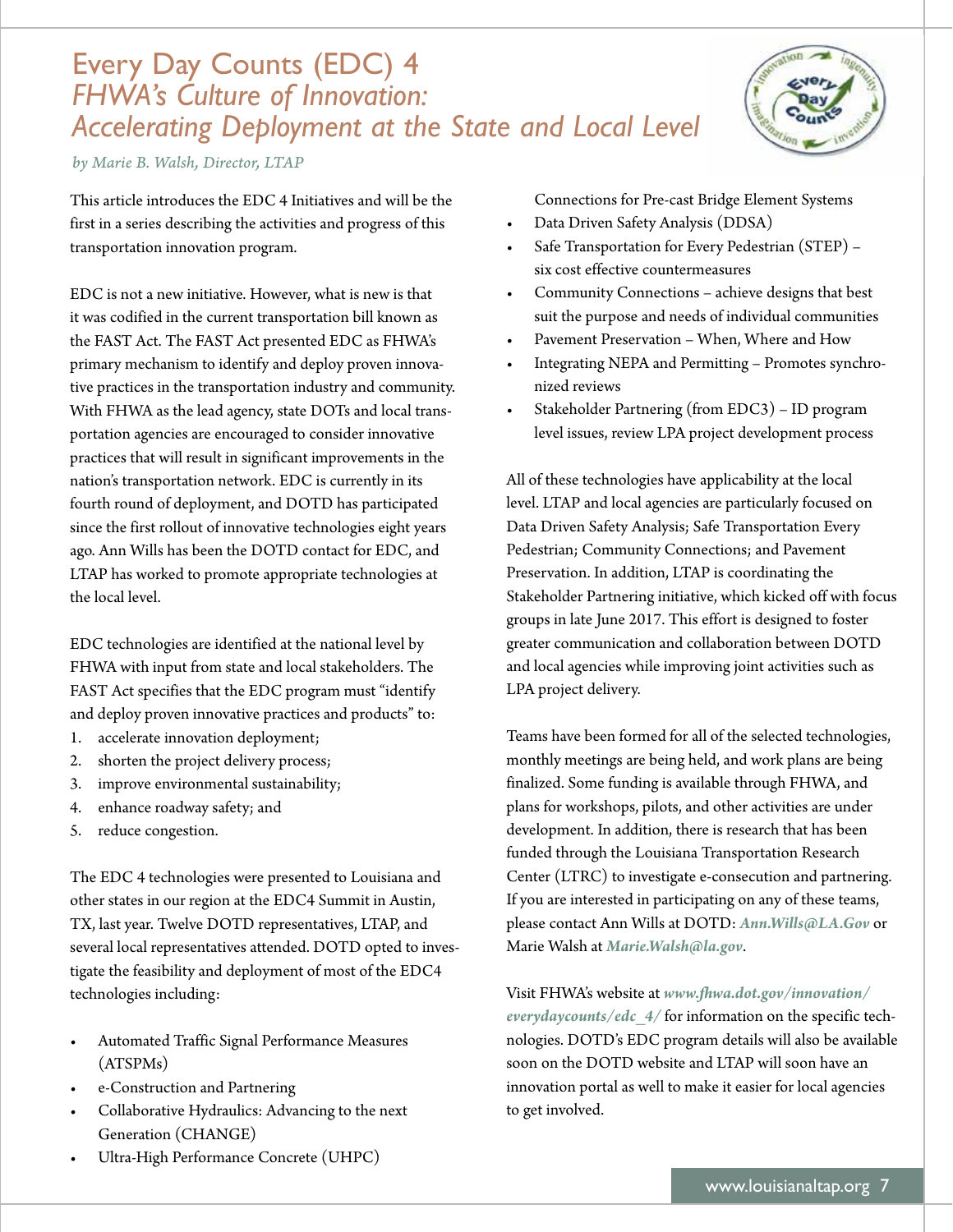### Five Questions

*By Peter Frost, LTAP Assistant Training Coordinator* 

It can be assumed that over the course of our lifetime, we have experienced situations that have left us with more questions than solutions. This may have caused us anxiety and stress but also options as to how to handle our circumstances. To some, these headaches can hinder whatever task that needs to be completed. For others, these new questions can become the tools needed in figuring out an optimum solution. In an article recently published from The Harvard Review entitled "5 Questions Leaders Should Be Asking All the Time," author James E. Ryan discusses the merits of key questions and how valuable constant dialogue can be to getting things done. These simple questions such as, "wait, what," "couldn't we at least ...," "how can I help," "I wonder if…," and "what truly matters" can start the basis of a conversation that will hopefully lead to results.

It is important to note that Ryan's article is not only catered to management. Employees and staff are often the unsung heroes of questioning! They are the ones who put management's plans into action and are able to see first-hand if those plans work. From routine tasks to new technology and equipment, asking the important questions to clarify or challenge should be welcomed. Encouraging questions between the employer and employee can lead to collaborative solutions. In turn, this can also create stronger and better working relationships.

Be sure to check out James E. Ryan's Article at *[https://hbr.](https://hbr) org/2017/04/5-questions-leaders-should-be-asking-allthe-time* or his New York Times Bestselling book, *Wait, What?: And Life's Other Essential Questions*.

# LTAP Summer Training Calendar

### **Road Scholars #3: Drainage: The Keys to Roads That Last**

August 22, 2017— New Orleans Regional Transportation Management Building

August 31, 2017 — Covington St. Tammany Parish Public Works Complex

September 14, 2017 — West Monroe Cheniere Lake Lodge

September 28, 2017 — Lafayette Lafayette Utilities System

### **LTAP Upcoming Fall Courses\***

- *Roads Scholar #9 Road to Better Signing*
- *Roads Scholar #2 Asphalt Roads: Maintenance Surface Treatments*
- *Advanced Supervisory Skills Workshop*
- \*Dates and locations TBA

Visit *<www.louisianaltap.org>* for registration details.



*Congratulations to our student worker Jalynn Moll for winning LSU's #IAmAnLSUEngineer contest!*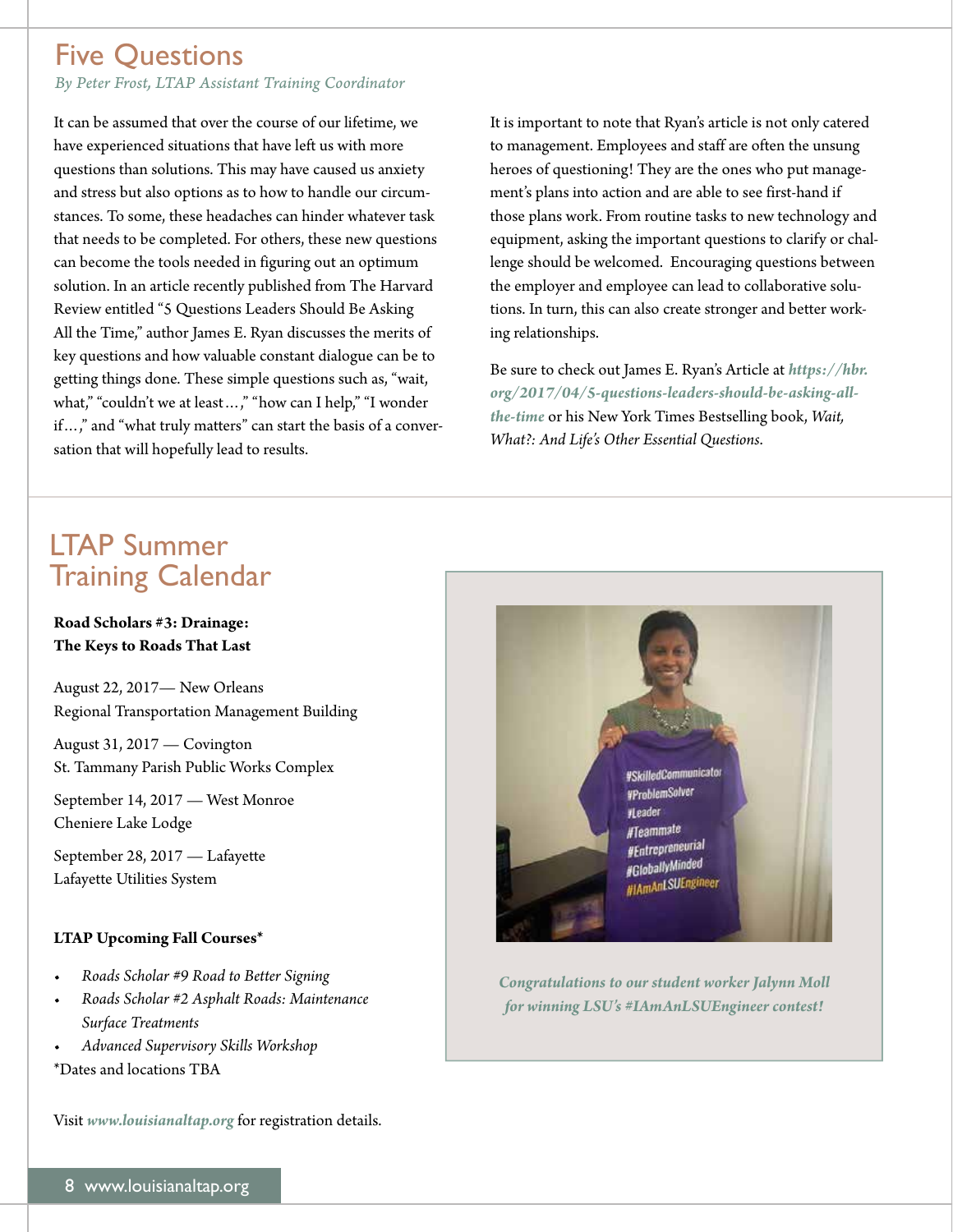# Americans with Disability Act: Is Your Entity in Compliance?

Title II of the ADA law passed in 1990 requires State and local governments to make their programs and services accessible to persons with disabilities. One important way to ensure that Title II's requirements are being met in cities of all sizes is through self-evaluation, which is required by the ADA regulations followed by development of a transition plan.

Self-evaluation enables local governments to pinpoint the facilities, programs and services that must be modified or relocated to ensure that local governments are complying with the ADA. The end result of the evaluation will be an inventory and details of facilities where structural modifications are needed to make facilities accessible to persons with disabilities. This inventory will be the foundation for the local transition plan. This self-evaluation must be maintained and available for public inspection for three years from the date of completion.

A transition plan is required by the Rehabilitation and the ADA of all entities with 50 plus employees. The transition plan will set forth the steps necessary to complete modifications identified through the self-evaluation (those not covered in a previously developed plan) and provide a schedule for completing the modifications. At a minimum the plan must:

- Identify physical obstacles;
- Describe the methods to make facilities accessible;
- Specify the schedule for achieving completion (with steps to be taken if longer than one year is required);
- Identify official responsible for implementation of the plan;
- Provide an estimate of the cost of each modification; and
- Provide a method to record the completion date

Many agencies and municipal governments believe their existing programs and facilities are protected by a "grandfather" clause from having to comply with the requirements of Title II of the ADA. Small municipalities may also believe they are exempt from complying with Title II because of their size. However, there is no "grandfather" clause in the ADA nor is there an exemption from Title II requirements for small municipalities. ADA training is scheduled periodically across Louisiana sponsored by DOTD, LTAP and individual MPOs or cities. If you are interested in training in your area, please contact Marie Walsh of LTAP at *[mbwalsh@ltrc.lsu.edu](mailto:mbwalsh@ltrc.lsu.edu)* or Ann Wills, DOTD Local Programs Manager, at *[Ann.Wills@la.gov](mailto:Ann.Wills@la.gov)* for more information. There are many resources available on-line through the FHWA website *<https://www.fhwa.dot.gov/civilrights/programs/ada.cfm>*. Another resource is *<https://www.ada.gov/comprob.htm>*. Legal cases have found against government agencies that have ignored the ADA law. Are you protected?

# Comprehensive Local Road Inventory Data Available Soon from DOTD

*By Nathan Baylot, Section 21, DOTD* 

The Louisiana Department of Transportation and Development's (DOTD) Office of Planning has taken on the task of performing a one-time statewide road inventory of all state highways, parish roads, and city streets to fulfill FHWA's mandate for an All Roads Network (ARNOLD) system. This will provide DOTD with an extensive collection of data for road inventory and associated assets to better perform analyses and reporting within the state of Louisiana.

The overall goal for DOTD is to host, maintain, and distribute this information, with regular updates incorporated from Metropolitan Planning Organizations, local municipal and parish entities, and/or other agencies with road data resources. This ongoing collection will help strengthen DOTD's Statewide Geographical Informations System (GIS) "Base Map" and provide local agencies an updated inventory of the roadways. The database will include images of each asset and various information about the feature. This database will include a link to a web app that will show video log of each roadway collected.

A sampling of information that will be contained in the new database is shown below:

- **Bridge Locations**
- **Fasic Intersection Information** *continued on page 10* **<www.louisianaltap.org>9**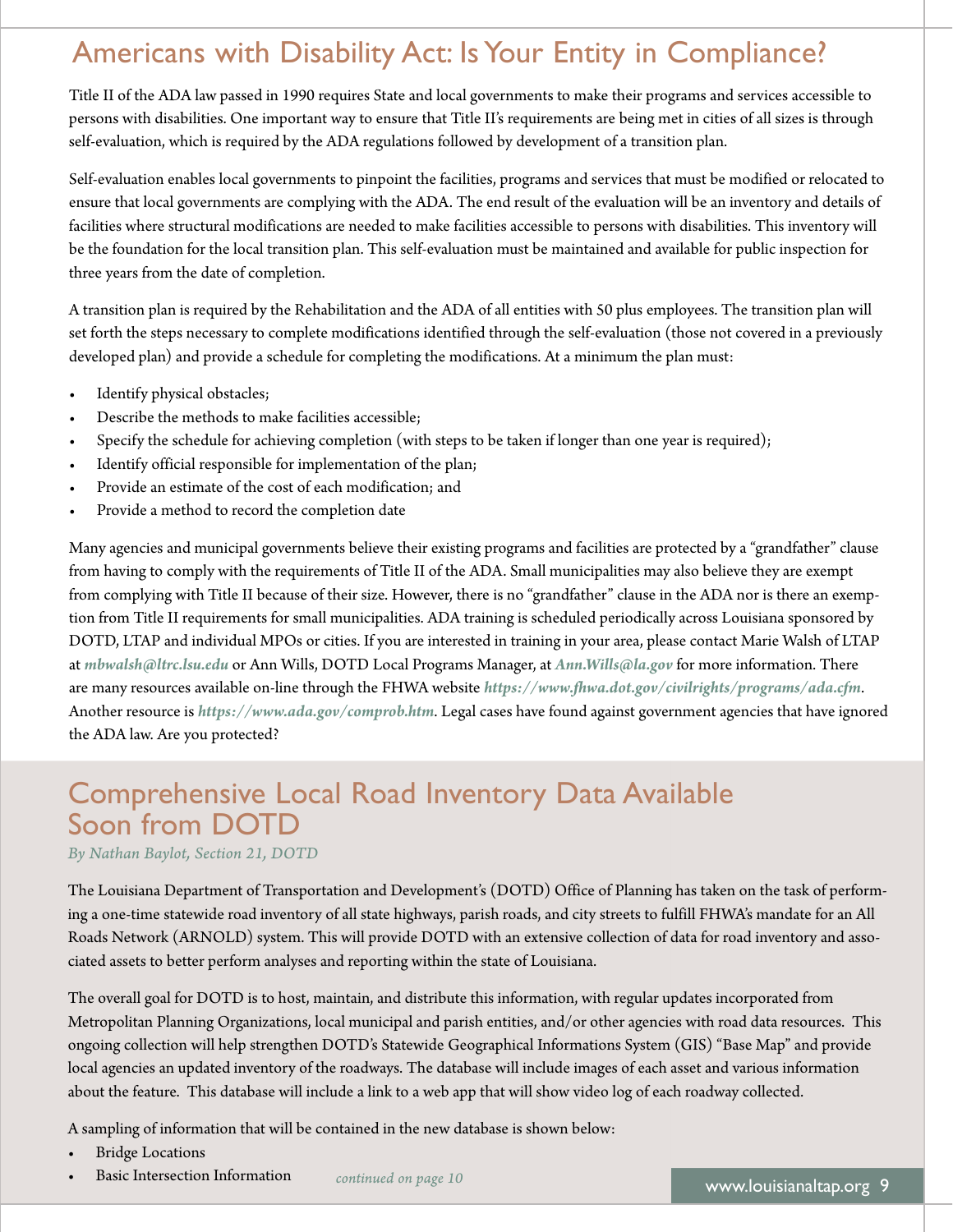# Chainsaw Safety Classes More Popular than Ever

As part of Louisiana LTAP's 30 year celebration, and in recognition of National Public Works Week, May 22-26, the class "Chainsaw Safety, Precision Felling, and Maintenance" was presented by LTAP at four locations around the state. Over 400 participants received instruction from Rip Tompkins of Arbormaster, who has over 30 years experience as an arborist, tree care contractor, and instructor. The full-day course included instruction in safety procedures, chainsaw operation, cutting techniques, felling procedures, and chainsaw maintenance. The highlight of the class was an afternoon session outdoors where Tompkins discussed tree felling strategies and demonstrated cutting down at least one tree at each location. Record numbers of attendees were registered at Lake Charles, West Monroe, and Baker, while the LSU AgCenter's Hammond Research Center hosted its first ever LTAP training in an idyllic setting.

Tompkins mixed his instruction with an entertaining variety of demonstrations and helpful tips. According to him, the key to successful and safe chainsaw operation, whether felling, or clearing downed trees and limbs, is HOPE:



Identifying HAZARDS that can hurt the worker in the field. The most common hazards are power lines, other trees, overhanging limbs, unstable ground, unfavorable lean of the tree, and other considerations.



OBSTACLES are things that can be hurt by a falling tree or limb, which include structures, vehicles, other trees or plantings, and other workers. Aside from the chainsaw operator, no other workers should be standing within a radius of 1.5 to 2 times the height of the tree when felling, and nearby workers must communicate with the operator to ensure a safe worksite at all stages of the process.



*E* 

Having a PLAN is particularly important. Knowing where and how to make each cut to take maximum advantage of the chainsaw's capabilities without putting the operator in a vulnerable position is a big part of this plan.

Having the right EQUIPMENT for the job, including PPEs, and keeping the chainsaw sharp and in good working order will ensure that everyone gets home safe every work day.

*continued on page 11* 

### *Local Road Inventory Data, continued from page 9*

- Number of Lanes
- Shoulder, Curb, and Sidewalk Information
- Posted Speed Limit

DOTD proposes to work with the local agencies in a long-term agreement to help maintain the base map. This information will be very useful for visual and database-driven analysis at the state and local level. In addition, emergency responders will find this updated database very beneficial to prepare for evacuation routes and severe weather events when the occasion arises. At this time, the DOTD is working on an interactive web app for the new database. When the app is complete, local agencies will be able to view the information given via online web app and submit revisions as necessary to form a more complete database.

*NOTE: LTAP is working with Nathan Baylot and DOTD Section 21 to develop a process to routinely and consistently collect updated roadway inventory from local entities including the addition of new roads and development, significant changes to existing geometrics, or other characteristics. A survey is being developed to collect input from local agencies regarding their capacity to use GIS tools and data, desired data format, desired user features, etc. This information will aid DOTD and LTAP in developing an outreach plan and technical assistance plan to engage all local roadway agencies in the efforts to maintain an up-to-date inventory and to maximize use of this newly available data. LTAP is also working to link this new roadway inventory database to other ongoing efforts regarding transportation asset management as well as documenting pre-event conditions for disaster relief funding from FEMA and other agencies.*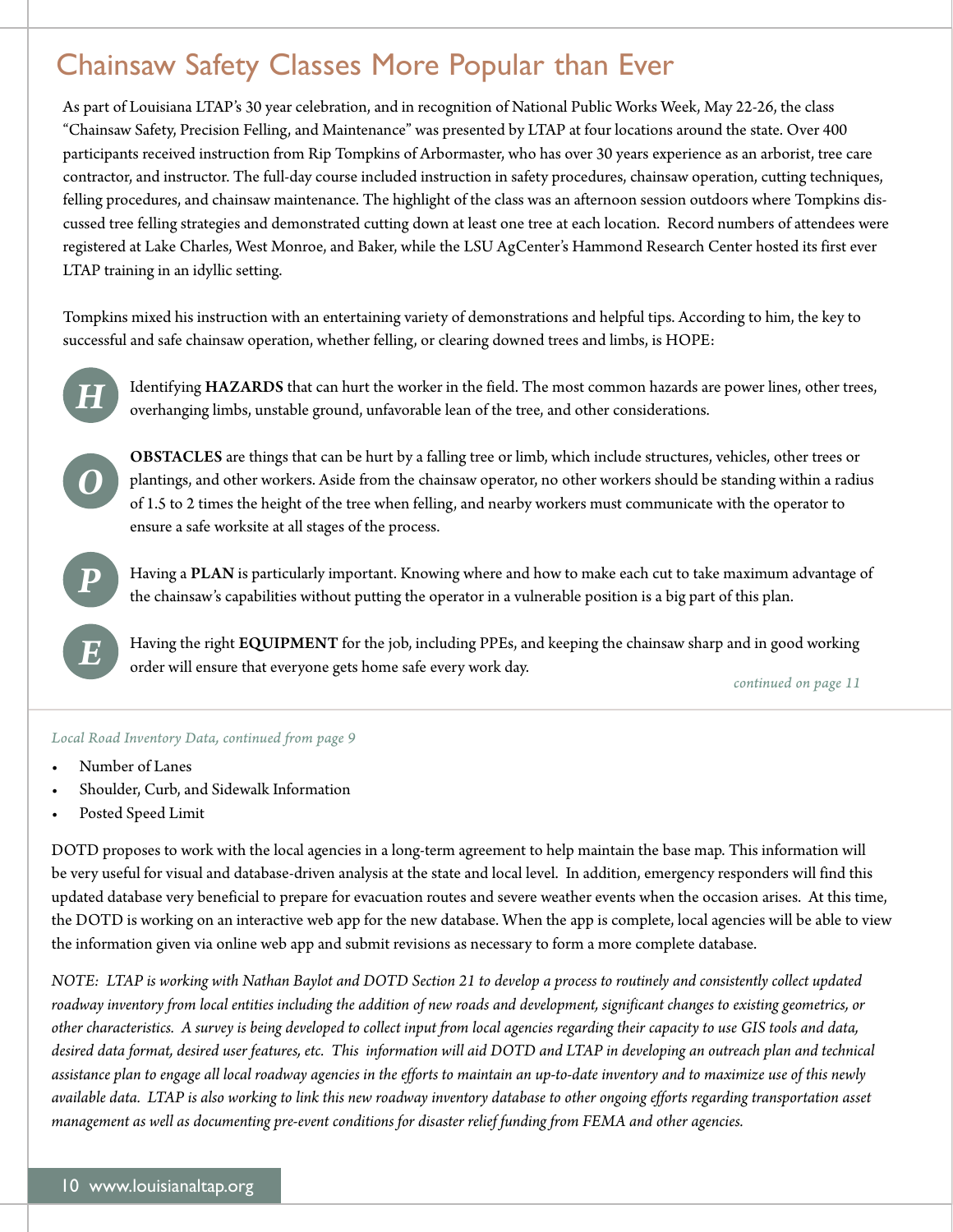# Chainsaw Safety Highlights







### *Chainsaw Safety, continued from page 10*

Chainsaws are essential tools in clearing roads and rights of way after storms. With hurricane season now here, it is a critical to check the condition of your chainsaws and conduct the required maintenance to ensure their readiness for whatever nature may send our way. We thank Rip for sharing his knowledge and inspiring us to do the job safely every time. LTAP has a limited number of copies of the Arbormaster guide, *Chainsaw Safety, Maintenance, and Cutting Techniques* available. To get your copy, contact the Louisiana LTAP Center at *<www.louisi>[analtap.org](https://analtap.org)* or by calling (225) 767-9117.

Over 400 attendees learned about successful and safe chainsaw operation from Rip Tompkins.